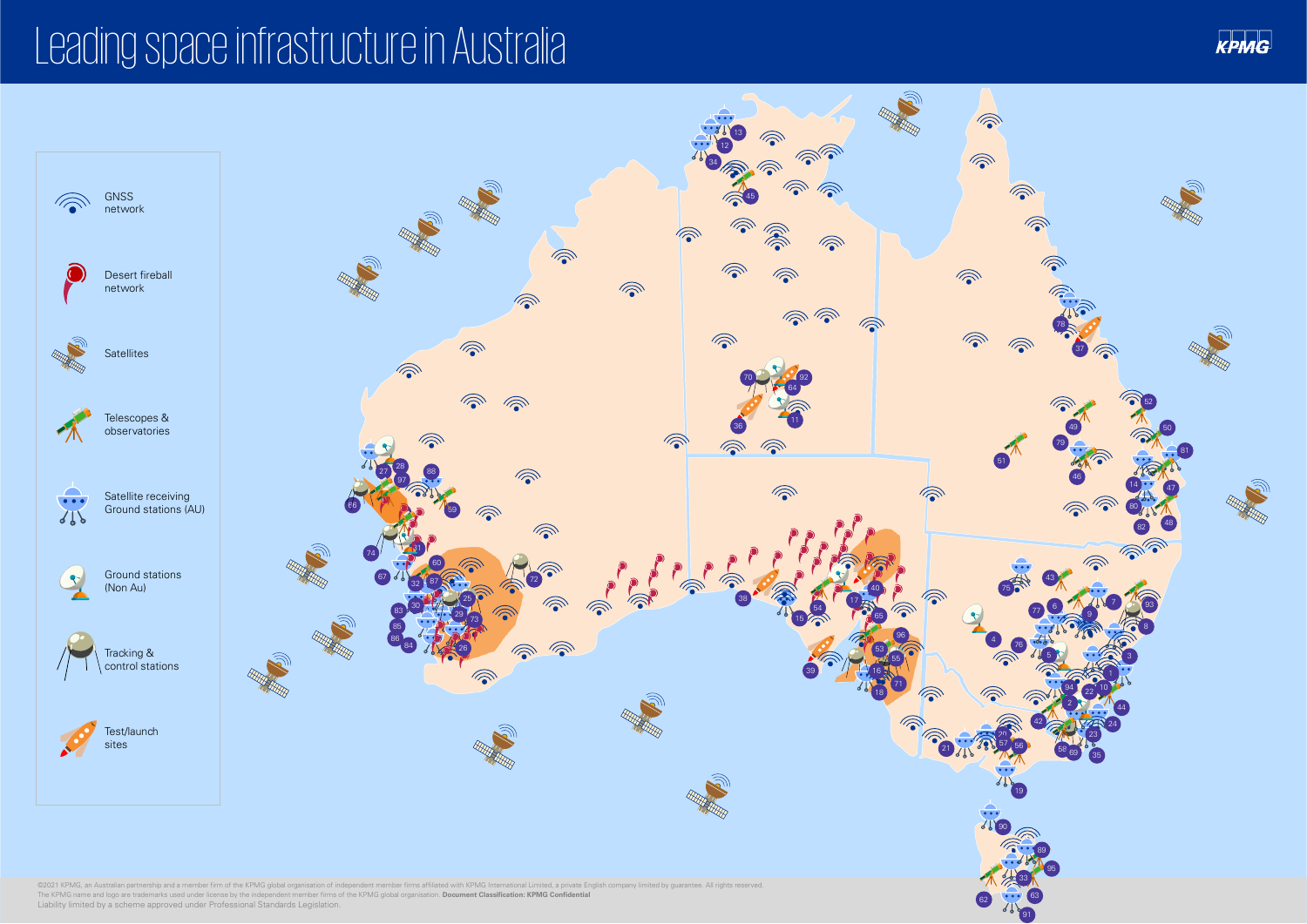# Leading space infrastructure in Australia

## **Groundstations**

### **A**NSW

- Boorowa: Starlink (SpaceX)(5)
- Bourke: NBN Groundstation (75)
- Broken Hill: Starlink (SpaceX) (4)
- Dubbo: O3B Groundstation (77)
- Dubbo: Pivotel Groundstation, also used by GLOBALSAT (76)
- Kensington: BLUEsat UNSW/ACSER Groundstation (1)
- Optus International Groundstation (10)
- Oxford Falls: Telstra International Telecommunication Centre (3)
- Parkes: Parkes CSIRO Groundstation (6)
- Sydney: BoM Earth Station (9)
- Uralla: Lockheed Martin Groundstation (7)
- Wagga Wagga: Commonwealth Government's Defence satellite station in Kapooka (2)

## NT

- ArianeGroup Groundstation (64)
- BOM Middle Point Groundstation (13)
- Humpty Doo: Humpty Doo Transmitting Station (34)
- Pine Gap: Joint Defence Facility US satellite service (11)
- Shoal Bay: Shoal bay receiving station (12)

## QLD

- Brymaroo: Defence Groundstation (80)
- Ningi: Omnispace Groundstation (81)
- Oakey: Army Aviation Centre Wyoming Groundstation (82)
- Optus Groundstation (14)
- Roma: NBN ground station (79)
- Townsville: AIMS IMOS Groundstation (78)

## SA

- Ceduna: OTC Satellite Groundstation (15)
- Mile End: Nova systems Groundstation (65)
- Pibma: Starlink (SpaceX) (17)
- Regency Park: Optus Groundstation (18)

#### VIC

- Crib Point: Satellite Groundstation BoM. Data from Japan MTSAT, China Feng Yun 2, NOAA NASA-AQUA Terra 4 SUOMI (19)
- Optus Groundstation (21)
- Richmond: ESS Weathertech's satellite Groundstations (20) ACT
- Canberra Deep Space Communication Complex (NASA) (22)
- Defence communications centre (Australia) (23)
- Hume: Optus Groundstation (24)
- Mt Stromlo: Space Environment Research Centre (35) WA
- Bassendean: NewSat Groundstation (32)
- Bently: satellite and technology and applications consortium (WATSAC). Sources data for BOM (84)
- Carnarvon: NASA tracking station (28)
- Carnarvon: OTC Satellite Groundstation (27)
- Geraldton: Combined Communications Gateway (67)

Liability limited by a scheme approved under Professional Standards Legislation.

- Gnangara: Telstra International Telecommunication Centre (26)
- Meekatharra: Pivotel Groundstation (88)
- New Norcia: ESA in cooperation with ASA Groundstation (25)
- Optus International Groundstation (30)
- Perth: O3B Groundstation (86)
- Perth: SES teleport Groundstation (85)
- Waroona: NBN Groundstation (83)
- West Perth: ITC global Groundstation (87)
- Yatharagga: Satellite Station, owned by the Swedish Space Corporation (31)

### TAS

- Bass strait: Satellite alimentary calibration buoys, IMOS facilities for NASA, CNES, NOAA EU, METSAT (90)
- Geeveston: NBN Groundstation (89)
- Storm bay: Satellite alimentary calibration buoys, IMOS facilities for NASA, CNES, NOAA EU, METSAT (91)
- Tasmanian Earth Resources Satellite Station (33)

## **Test/launch sites**

## NT

- Alice Springs: High Altitude Balloon Launch Facility (36)
- Nhulunbuy: Equatorial Launch Australia (92)
- QLD
- Abbott Point launch site (In Progress) (37)
- $S_A$
- Koonibba: KoonibbaTest Range operated by Southern Launch (38)
- Wahlers Way: Whalers Way Orbital Launch complex operated by Southern Launch (39)
- Woomera: Woomera Test range (40)

## **Satellite telemetry, tracking and control stations**

NSW

- Belrose: Optus Groundstation (8)
- Wolumla: NBN TT&C site (69)
- NT
- Alice Springs: Geoscience Australia (70)
- SA
- Edinburgh parks: BAE systems satellite testing facility (71)
- Mawson Lakes: NewSat Groundstation(16)
- No. 1 Remote Sensing Unit (96)
- WA
- Bayswater: Speedcast international TT&C Groundstation (73)
- Exmouth: Harold Holt naval base, EOS Pty Ltd, Lockheed martin space debris tracking, RAAF C-band antenna, (66)
- Kalgoorlie: NBN TT&C Groundstation (72)
- Kojarena: Australian Defence Satellite communications centre (74)
- Lockridge: Optus Groundstation (29)

## **Satellites**

• 3 in the European Union's QB50 project (EC0, INSPIRE-2, SUSat)

#### • DoD – Biarri-Point

- Optus 6 satellites
- Telstra 2 satellites
- Westpac/Fizeau
- Australia also has over 50 small-sat providers, with leading developers such as Myriota, Immarsat and Kepler Communications

## **Networks**

@2021 KPMG an Australian pertherebin and a member firm of the KPMG global creanisation of independent member firms affiliated with KPMG International Limited a private English company limited by quarantee. All rights re

The KPMG name and logo are trademarks used under license by the independent member firms of the KPMG global organisation. **Document Classification: KPMG Confidential**

- Desert fireball network
- GNSS network Global navigation satellite system

## **Telescopes & leading observatories**

## **NSW**

(93) NT

 $\cap$  D

SA

VIC

ACT

WA

TAS

• Canberra: UNSW Falcon telescope (94)

• Parkes: Parkes radio telescope CSIRO (42) • Sydney: Sydney observatory (44)

• Katherine: AuScope's VLBI Telescope in (45)

• Adelaide: Adelaide planetarium (55)

• Woomera: Woomera Baker observatory (54)

• Mount Burnett: Mount Burnett observatory (56)

• Mount Stromlo :Mount Stromlo Observatory (58)

• Exmouth: Space surveillance telescope, (68)

• Learmonth: Learmonth Solar Observatory (97)

• Gingin: Gingin Observatory (60)

• Yarragadee: Auscope telescope (61)

• Hobart: Mt Canopus observatory (63)

Wide Field Array (59)

**Hotspots**

• Brisbane: Sir Thomas Brisbane Planetarium (47) • Bundaberg: Alloway observatory (52) • Charlville: Charlville Cosmos Centre (51) • Kingaroy: Kingaroy observatory (49) • Mount Kent: Mount Kent Observatory (46) • Spingbrook: Springbrook research observatory (48) • Wappa Falls Astronomical observatory (50)

• Smithfield: Southern cross outreach observatory project (53)

• Emerald: Emerald Observatory Space Debris Optical Tracking Station (57)

• Murchison: Australian Square Kilometre Array Path Finder (CSIRO), Murchison

• Ceduna: UTAS Ceduna observatory, radio astronomy and satellite facility (95)

• Mount Pleasant: Mount Pleasant Radio Observatory Auscope (62)

• Locations with a higher concentration of upstream activity

• Coonabarabran: ANU sliding springs – optical and infra red (43) (CSIRO's) Australian Telescope National Facility installations (41)

• Narrabri: Commonwealth Scientific and Industrial Research Organisation's

• Uralla: Lockheed martin primary backup TT&4C. Transfer orbit support services